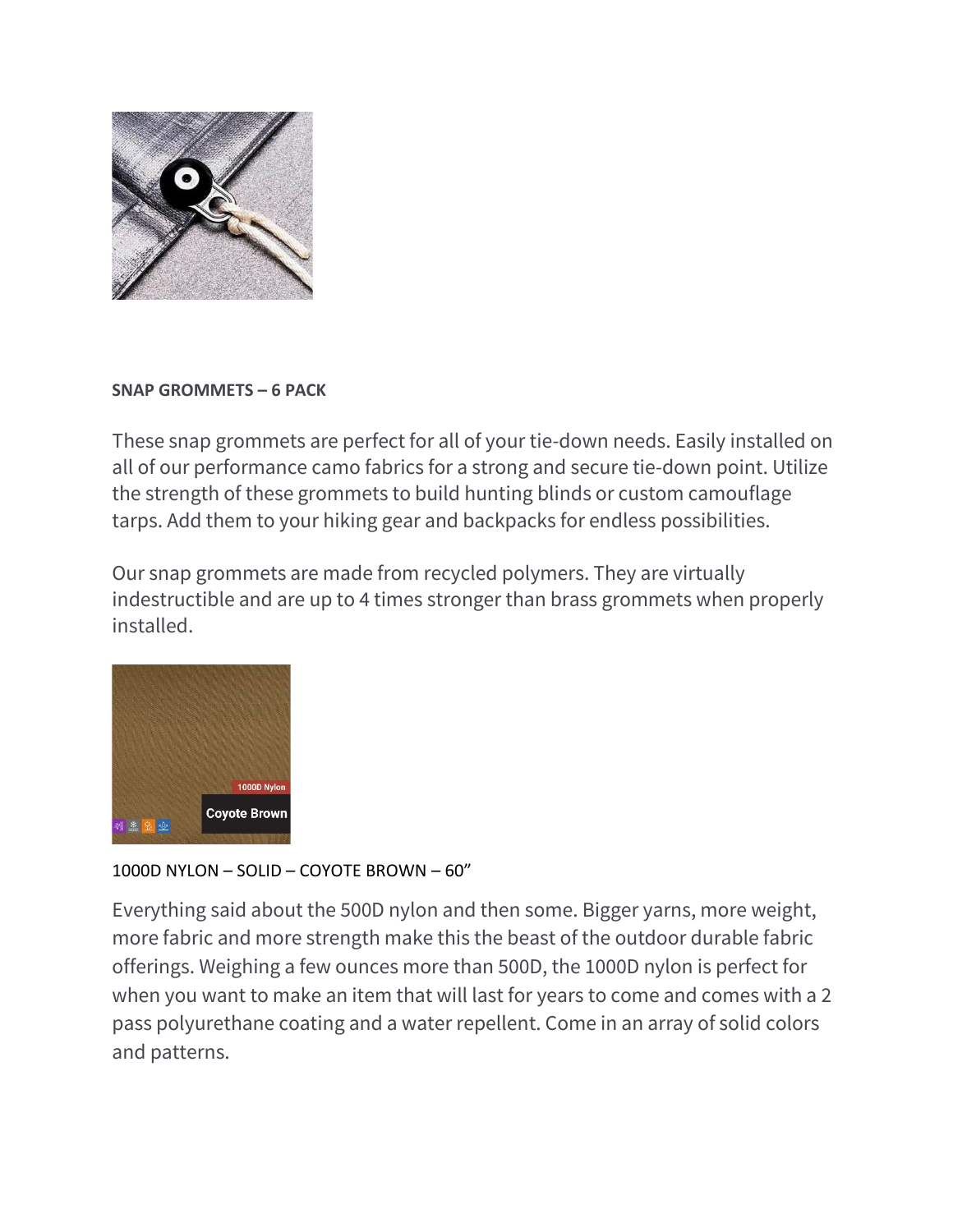

# **500D CORDURA® NYLON WOLF GRAY**

A durable fabric with high abrasion resistance, 500D Cordura nylon is perfect for outdoor usage and hard-wearing gear items. Our 500D Cordura nylon uses textured nylon 6,6 yarns for a rugged feel and comes with a 2 pass polyurethane coating and a water repellent. Perfect for gear bags, packs, seat covers, hunting blinds and tactical/hunting gear. Basically, if it's anything that will be used and abused, you should consider this fabric. Comes in an array of colors and patterns. Can be coated and uncoated.



### **500D NYLON – SOLID – RANGER GREEN – 60"**

A durable fabric with high abrasion resistance, 500D nylon is perfect for outdoor usage and hard-wearing gear items. Our 500D nylon uses textured nylon 6,6 yarns for a rugged feel and comes with a 2 pass polyurethane coating and a water repellent. Perfect for gear bags, packs, seat covers, hunting blinds and tactical/hunting gear. Basically, if it's anything that will be used and abused, you should consider this fabric. Comes in an array of solid colors and patterns.